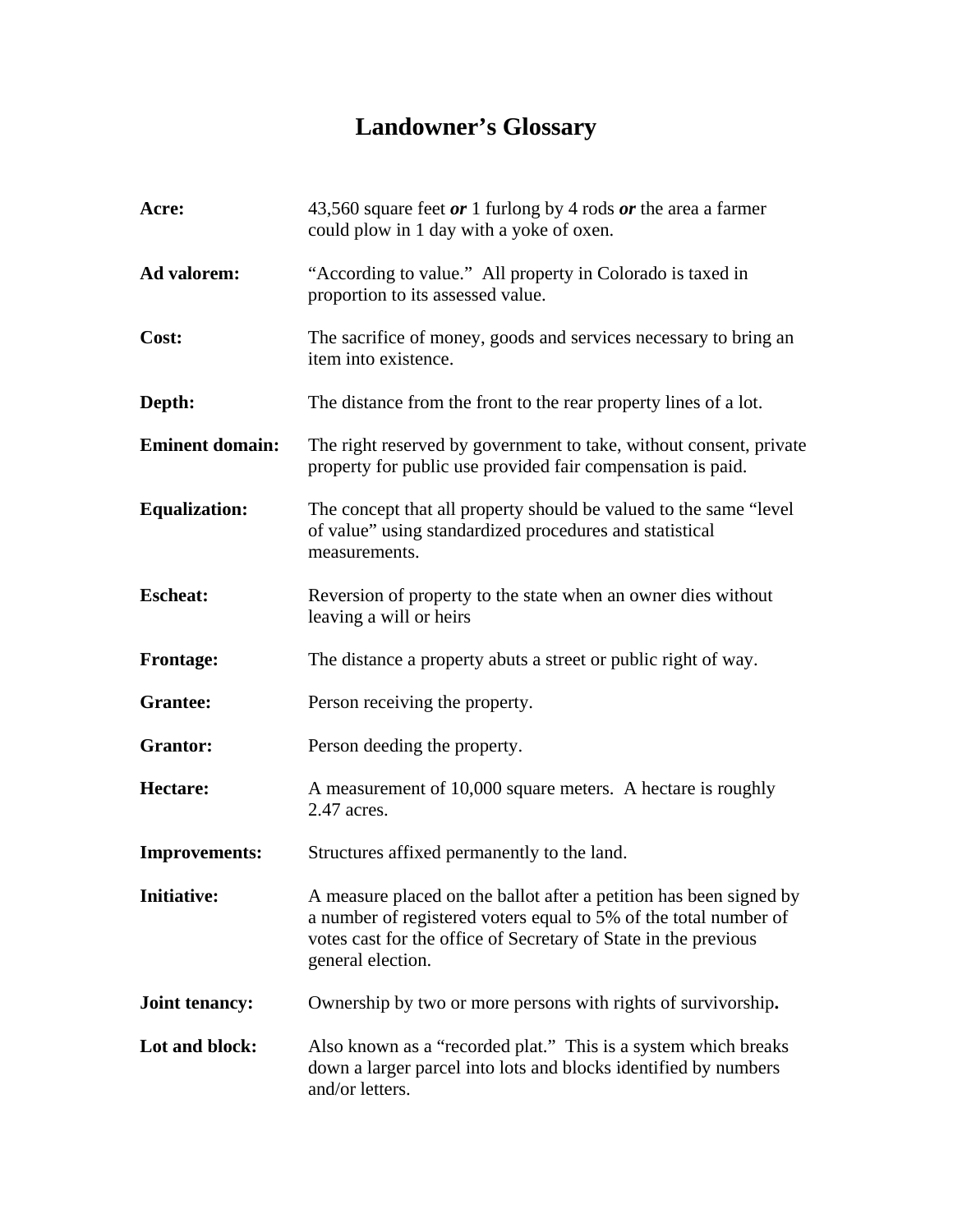| <b>Mass Appraisal:</b>   | The assessment approach used by the assessor's office. Valuing<br>many properties as of a given date using standardized methods to<br>analyze common data and verifying the results through statistical<br>testing.                                                                                                             |
|--------------------------|---------------------------------------------------------------------------------------------------------------------------------------------------------------------------------------------------------------------------------------------------------------------------------------------------------------------------------|
| <b>Metes and bounds:</b> | Metes are length measures and bounds are boundaries. Metes and<br>bound descriptions describe land with irregular boundaries.                                                                                                                                                                                                   |
| Mill:                    | A monetary term meaning one one-thousandth $(1/1000)$ of a dollar.                                                                                                                                                                                                                                                              |
| <b>Mill levy:</b>        | The number of dollars a taxpayer must pay for every thousand<br>dollars of assessed value. The levy is based on the budget needs of<br>the various districts as passed by the county commissioners. If you<br>know your mill levy you can take that number and move the<br>decimal 3 places to the left to derive the tax rate. |
| <b>Minor structures:</b> | Improvements that do not add value to the land on which they are<br>located and are not used for any commercial, residential or<br>agricultural purpose.                                                                                                                                                                        |
| Neighborhood:            | For our purposes a neighborhood is defined as "the immediate"<br>environment of a subject property that has a direct and immediate<br>impact on its value."                                                                                                                                                                     |
| Parcel:                  | A defined area of real estate.                                                                                                                                                                                                                                                                                                  |
| <b>Percent:</b>          | Per one hundred.                                                                                                                                                                                                                                                                                                                |
| <b>Price:</b>            | The amount a buyer agrees to pay and a seller agrees to accept.                                                                                                                                                                                                                                                                 |
| Quitclaim deed:          | A deed which contains the operative words "sell and quitclaim,"<br>showing the intent to pass title and deliver possession. Transfers<br>only "present interest" and contains no warranties.                                                                                                                                    |
| <b>Referendum:</b>       | A measure placed on the ballot after being approved by a two<br>thirds majority of both houses of the General Assembly.                                                                                                                                                                                                         |
| <b>Section:</b>          | A one square mile land division, 36 of which make a township. A<br>section is composed of 640 acres.                                                                                                                                                                                                                            |
| <b>School districts:</b> | School districts receive the lion's share of property tax revenue.<br>Statewide, school districts are allotted a 50.8% share of property<br>tax dollars.                                                                                                                                                                        |